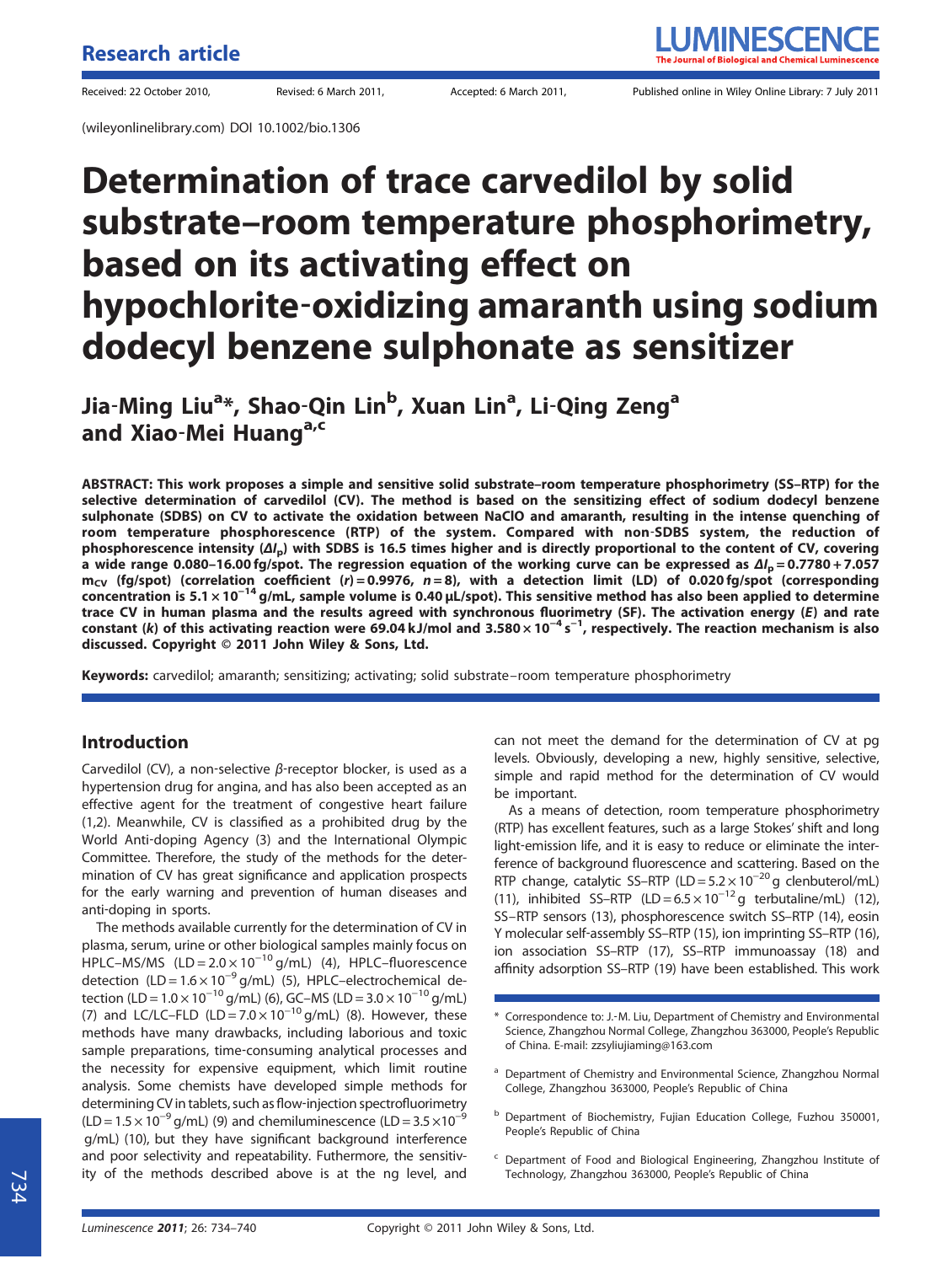has shown the distinct advantages of SS–RTP, such as lower sample and reagent consumption, flexible operation, high sensitivity, and high selectivity. Catalytic SS–RTP, molecular self‐ assembly SS–RTP, SS–RTP immunoassay and ion association SS– RTP improved sensitivity by increasing the RTP signal from the biological target through a signal amplification effect of a catalytic reaction, eosin Y molecular self‐assembly, use of dibromofluorescein nanospheres and the increasing number of luminescence ligands, respectively.

The aim of this study was therefore to develop a simple, rapid, selective and sensitive SS–RTP for the determination of CV. During the experiments we found that amaranth could emit stable RTP on a nitric acid cellulose membrane (NCM) and could be oxidized by NaClO to lead to the quenching of RTP. Amaranth could be further oxidized by chloramine generated from oxidation between CV and NaClO, indicating the activating effect of CV on this process. More importantly, SDBS could sensitize the activation reaction of CV, resulting in the intense quenching of the RTP signal. Compared with the system without SDBS, the  $\Delta l_{\rm p}$  of the system with SDBS was enhanced 16.5‐fold, which provided a new method to increase the sensitivity of SS–RTP. We studied the feasibility, optimum measurement conditions, analysis parameters and analytical applications of this reaction.

## Experimental

#### Apparatus and reagents

Phosphorescent measurements were carried out on a Perkin-Elmer (Norwalk, CT, USA) LS‐55 luminescence spectrophotometer with a solid surface analysis apparatus. The instrument's main parameters were as follows: delay time 0.1 ms; gate time 2.0 ms; cycle time 2.0 ms; flash count 1.0; Ex. slit 10 nm; Em. slit 15 nm; scan speed 1500 nm/min. The acidity of all the systems was measured using a pHS‐3B precision acidometer, and a 80‐2 centrifuge (Shanghai Surgical Instruments Factory) was adopted for sample treatment. All the materials were weighed using an AE240 electron analytical balance (Mettler Toledo Instruments Co.). A 0.50 μL flat‐head micro‐injector (±0.010 μL; Shanghai Medical Laser Instrument Plant) was used to introduce the solutions.

CV working (stock) solution (0.10 mg/mL) stock solution was prepared by dissolving 0.0100 g of the drug (Sigma) in 5.00 mL 4.0% m/v ethanol and completing the volume up to 100.00 mL with water. Working standard solutions with CV concentrations in the range 5 – 1000 pg/mL were prepared daily by water dilution of the above stock solution. The solution was stored at 0°C and protected from light. Britton–Robinson (B‐R) buffer solution, pH 11.20, was prepared as follows. Into 100 mL of a three‐acid mixture (phosphoric, acetic and boric acids, concentration of each 0.040 mol/L), 85.00 mL 0.20 mol/L NaOH was added and mixed.  $1.00 \times 10^{-2}$  mol/L Amaranth (Sigma), 10% NaClO and 2.0% SDBS were also prepared with water for use. All the reagents were AR grade, except that CV was a primary standard regent. The water used was purified by triple quartz sub-boiling distillation.

Filter paper was purchased from Xinhua Paper Corporation (Hangzhou, China); polyamide membrane (PAM), acetylcellulose membrane (ACM) and NCM were purchased from Luqiaosijia Biochemical Plastic Plant. The paper sheets were pre‐cut into wafers (diameter 15 mm) and a ring indentation was made at the centre of the strip using a standard pinhole plotter (diameter is 4 mm).

#### Preparation of human plasma samples

According to the method described previously (20), 10 healthy male volunteers were selected (aged  $21.5 \pm 1.42$  years; height  $170.0 \pm 4.85$  cm; weight  $69.2 \pm 8.13$  kg; no heart, liver, or kidney disease or hypertension); they refrained from alcohol, tobacco and drug use before and during the tests. Plasma samples were collected from the volunteers before the oral dose and after pretest fasting for >10 h, and then each took a 1 mg CV tablet (cat. no. 20090103, Ningbo Tianheng Pharmaceutical Co. Ltd). Plasma samples (5 mL) were collected at 0.25, 0.5, 0.75, 1.0, 1.25, 1.50, 1.75, 2.0, 3.0, 4.0, 6.0, 8.0, 10.0, 12.0 and 24.0 h after the oral administration (blood sampling time  $\pm 2$  min). The blood samples were added into centrifuge tubes containing heparin and centrifuged for 15 min at 3000 rpm, then transferred to plastic tubes and stored in the refrigerator at –20°C and measured within a week.

#### Experimental methods

To a 25 mL colorimetric tube, the CV working solution, 2.00 mL Amaranth, 1.50 mL SDBS, 2.00 mL B‐R buffer and 2.00 mL NaClO were added, diluted to 25 mL with water, and then mixed. The colorimetric tube was heated at 50°C for 10 min, and then cooled by flowing water for 5 min. The NCM prepared was immersed in 1.0 mol/L  $Pb^{2+}$  solution for 10 s and then dried at 90  $\pm$  1°C for 2.5 min. 0.40 µL test solution was suspended onto the centre of the NCM by a 0.50 μL flat-head micro-injector and then the NCM was dried at  $90 \pm 1^{\circ}$ C for 2.5 min. At the same time, a blank test was also conducted. The phosphorescence intensities of the test solution  $(I_p)$  and the reagent blank  $(I_{p0})$ were directly measured at 466/630 nm  $(\lambda_{\text{ex}}^{\text{max}}/\lambda_{\text{em}}^{\text{max}})$ , then  $\Delta I_{\text{p}}$  $(=I<sub>po</sub> - I<sub>p</sub>)$  was calculated.

## Results and discussion

#### Phosphorescence spectra

The phosphorescence spectra of the Amaranth‐NaClO‐B‐R buffer‐SDBS‐CV system are shown in Figure 1. As Table 1 shows, under the experimental conditions of 50°C and 10 min, Amaranth emitted RTP on the surface of the NCM with 1.0 mol/L  $Pb^{2+}$  as ion perturber, which increased the transition probability of Amaranth



Figure 1. RTP spectra for the Amaranth-NaClO-B-R buffer-SDBS-CV system. Experimental conditions: sensitizer, SDBS; solid substrate, NCM; perturber,  $Pb^{2+}$ ; pH range, 10.88–11.40; reaction temperature, 50°C; reaction time, 10 min; desiccation temperature, 90°C; desiccation time, 2.5 min; time for passing drying  $N_2$ , 10 min.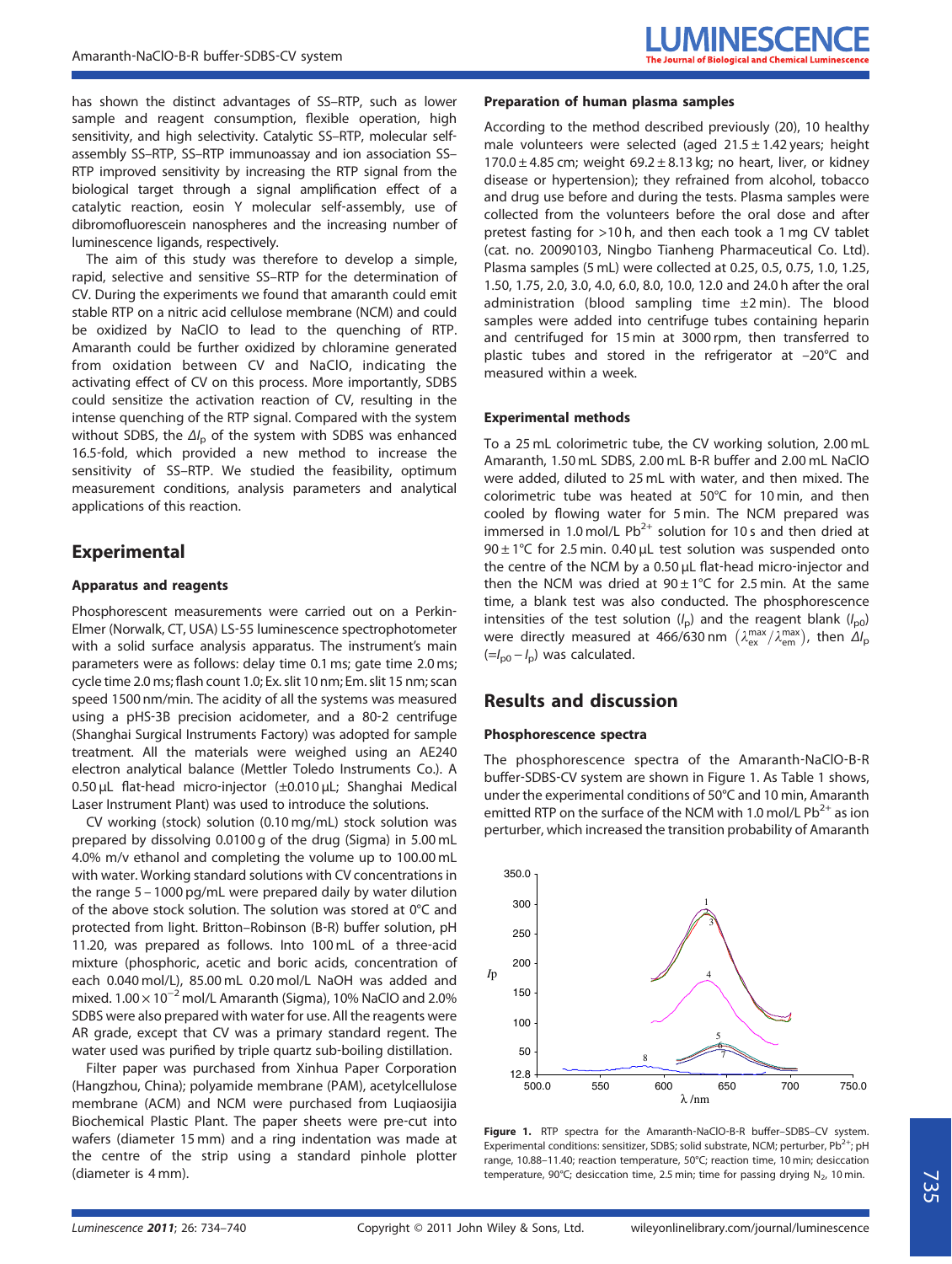| <b>Table 1.</b> RTP characteristics of Amaranth-NaCIO-B-R buffer-<br>SDBS-CV system |                           |                      |                    |  |  |  |  |
|-------------------------------------------------------------------------------------|---------------------------|----------------------|--------------------|--|--|--|--|
| Curves of the system                                                                | $\lambda_{em}^{max}$ (nm) | $l_{\rm p}$          | $\Delta l_{\rm p}$ |  |  |  |  |
| 1. 2.00 mL Amaranth $+ 2.00$ mL<br>B-R buffer + 1.50 mL SDBS                        | 633.6                     | 291.3 $(l_{\rm p0})$ |                    |  |  |  |  |
| 2. $1 + 2.00$ mL NaClO                                                              | 633.9                     | 284.8 $(l_{p2})$     | 6.5                |  |  |  |  |
| 3. $2 + 5.0$ pg CV                                                                  | 633.6                     | 282.2 $(l_{p1})$     | 2.6                |  |  |  |  |
| 4. $2 + 1000.0$ pg CV                                                               | 634.8                     | 171.3 $(l_{p1})$     | 113.5              |  |  |  |  |
| 5. 2.00 mL Amaranth + 2.00 mL<br><b>B-R</b> buffer                                  | 644.7                     | 65.2 $(l_{p3})$      |                    |  |  |  |  |
| 6. $5 + 2.00$ mL NaCIO                                                              | 644.3                     | 61.4 $(l_{p4})$      | 3.8                |  |  |  |  |
| 7. $6 + 1000.0$ pg CV                                                               | 644.6                     | 54.9 $(l_{p5})$      | 6.5                |  |  |  |  |
| 8. NCM                                                                              | 584.6                     | 28.3                 |                    |  |  |  |  |

from the singlet to triplet state (Fig. 1, curve 5,  $\lambda_{em}^{max} = 644.7$  nm,  $I<sub>p</sub>$  = 65.2). When NaClO was added, Amaranth was oxidized and the RTP signal of the Amaranth‐B‐R buffer system was quenched (Fig. 1, curve 6,  $\lambda_{em}^{max} = 644.3$  nm,  $I_p = 61.4$ ,  $\Delta I_p = 3.8$ ), and when 1000.0 pg CV was present, the RTP signal of the Amaranth‐NaClO‐ B‐R buffer system was further quenched (Fig. 1, curve 7,  $\lambda_{\text{em}}^{\text{max}} = 644.6 \text{ nm}, I_p = 54.9, \ \Delta I_p = 6.5$ , indicating its activating effect on this oxidation. The  $\Delta l_{\rm p}$  was small, however, in the presence of SDBS, the RTP of the Amaranth‐NaClO‐B‐R buffer‐CV system was intensely quenched (Fig. 1, curve 4,  $\lambda_{\rm em}^{\rm max} = 634.8$  nm,  $I_p$  = 171.3) and the  $\Delta I_p$  of this system was 113.5 and was increased 16.5-fold (113.5/6.5). The  $\lambda_{em}^{max}$  had a blue shift of 11.1 nm, which could be due to the micelle formed by SDBS and Amaranth. This experimental finding provided the basis for the determination of CV by SS–RTP, using a sensitizer to activate NaClO to oxidize Amaranth.

#### Optimum measurement condition

Parameters of the apparatus. For the system containing 0.80 fg CV/spot, the effects of instrumental parameters on the  $\Delta l_{\rm p}$ of the system were studied and are listed in Figs 2 and 3; relative standard deviation (RSD; %) for each was  $\leq$ 5; n = 6. The value of  $\Delta l_{\rm p}$  reached a maximum when the instrumental parameters were as follows: delay time 0.10 ms; gate time 2.0 ms; cycle time 2.0 ms; and flash count 1.0.

Optimization of working conditions. For the system containing 0.80 fg CV/spot, the effects of concentrations and volumes of



Figure 2. Correlation curve between delay time and Δ/p of the Amaranth-NaClO-B-R buffer–SDBS–CV system.



Figure 3. Correlation curve between gate time (B), cycle time (C) and flash count (D) and the ΔI<sub>p</sub> of the Amaranth-NaClO-B-R buffer–SDBS–CV system.

the reagents, reaction acidity, reaction temperature and time, solid substrate, sensitizer, perturber and the time needed for passing dried N<sub>2</sub> on the  $\Delta l_{\rm o}$  in the system and the corresponding RSDs (%) of  $\Delta l_{\rm p}$  were investigated (Table 2). The results show that the  $\Delta l_p$  of the system reached the maximum and the corresponding RSDs of  $\Delta l_{\rm p}$  were within  $\pm 5\%$  when 2.00 mL 1.0 × 10−<sup>4</sup> mol/L Amaranth, 2.00 mL 0.50% NaClO, 1.50 mL 1.00% SDBS, 2.00 mL B-R, pH 10.88, and 1.00 mol/L  $Pb^{2+}$  were used; the pH value of the system was 10.88–11.40, the reaction temperature and time were 50°C and 10 min, desiccation temperature and time were 90°C and 2.5 min, respectively, NCM was the solid substrate, SDBS was the sensitizer,  $Pb^{2+}$  was the perturber, and the  $N_2$  flow time was 10 min. Under optimum measurement conditions, the  $\Delta l_{\rm p}$  of the system remained almost unchanged within 5–35 min after being cooled by flowing water for 5 min.

#### Kinetic constants

For the system containing 0.80 fg CV/spot, 1/T was positively correlated with  $-$ log[log  $I_{\text{p0}}/I_{\text{p}}$ ] in the range 303–323 <sup>0</sup>K, and the regression equation was:

$$
log[log I_{p0}/I_p] = -7.284 + 2.682 \times 1000/T
$$

where r is 0.9963, T is 323<sup>o</sup>K, E is 69.04 kJ/mol, calculated by  $k \times (1/T) \times 1000 \times 8.314$ . Meanwhile, t was linear with  $lnI_{\text{p0}}/I_{\text{p}}$  in the range 2–10 min, and the regression equation was:

$$
\ln I_{\text{p0}}/I_{\text{p}} = -0.0259 + 0.0218\,t(\text{min})
$$

where r is 0.9996, t is 10 min, k is  $3.580 \times 10^{-4}$  s<sup>-1</sup>, calculated by  $1/t \times \ln I_{\text{p0}}/I_{\text{p}}$ .

#### Working curve, linear range and LD

Under the optimum conditions, the CV concentration was proportional to the  $\Delta l_{\rm p}$  of the system. The linear range, regression equation limit of detection (calculated based on 3Sb/k where Sb is the standard deviation and k the slope of the working curve), and limit of quantiation (LOQ, calculated by 10 Sb/k) and RSDs (%) and the comparison with previously described methods (7,10) are listed in Table 3.

#### Interference test

Under the optimum conditions, for the system containing 0.80 fg CV/spot (corresponding concentration was 20.0 pg CV/mL),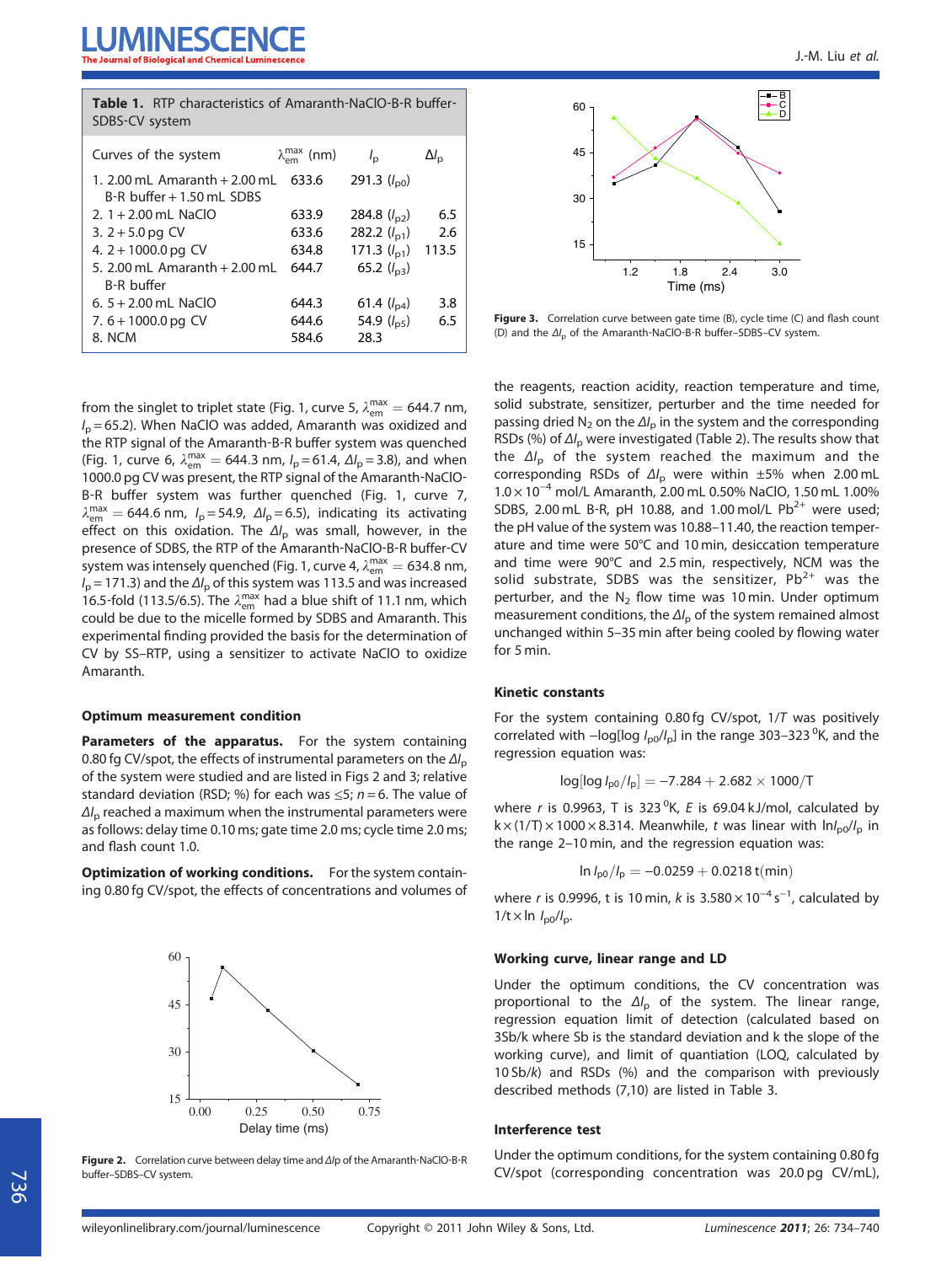Table 2. The effects of the concentrations and volumes of reagents, reaction acidities, time and temperature for reaction (RT, RTEM), solid substrate, sensitizer, perturber and the N<sub>2</sub> flow time on  $\Delta l_p$  of the system when the desiccation temperature and time were 90°C and 2.5 min, respectively

| Reagents                                                                                                 | Conditions                                                                        | The $\Delta l_{\rm p}$ in Amaranth-NaClO-B-R<br>buffer-SDBS-CV system | RSD (%)                              | Optimal             |  |  |
|----------------------------------------------------------------------------------------------------------|-----------------------------------------------------------------------------------|-----------------------------------------------------------------------|--------------------------------------|---------------------|--|--|
| Amaranth (mol/L)                                                                                         | $10^{-2}$ , $10^{-3}$ , $10^{-4}$ , $10^{-5}$ , $10^{-6}$                         | 41.9, 48.8, 54.1, 35.7, 30.3                                          | 2.1, 1.8, 1.4, 2.5, 2.9              | $10^{-4}$ mol/L     |  |  |
| Amaranth (mL)                                                                                            | 0.50, 1.00, 1.50, 2.00, 2.50, 3.00                                                | 25.5, 36.1, 43.4, 54.8, 49.3, 38.6                                    | 3.4, 3.1, 2.0, 1.2, 1.7, 2.7 2.00 mL |                     |  |  |
| NaClO $(\%)$                                                                                             | 0.010, 0.050, 0.10, 0.50, 1.00, 1.50                                              | 16.5, 26.4, 44.2, 54.0, 48.5, 39.7                                    | 3.7, 3.1, 1.9, 1.1, 1.7, 2.6 0.50%   |                     |  |  |
| NaCIO (mL)                                                                                               | 0.50, 1.00, 1.50, 2.00, 2.50, 3.00                                                | 17.8, 33.9, 47.5, 54.4, 50.7, 41.2                                    | 3.5, 2.6, 1.8, 1.3, 1.5, 2.2 2.00 mL |                     |  |  |
| SDBS $(%)$                                                                                               | 0.050, 0.10, 0.05, 1.00, 1.50, 2.00                                               | 15.7, 27.3, 42.5, 54.3, 46.0, 33.8                                    | 3.8, 3.1, 2.0, 1.2, 1.8, 2.7 1.00%   |                     |  |  |
| SDBS (mL)                                                                                                | 0.50,1.00, 1.50, 2.00, 2.50                                                       | 22.4, 41.8, 54.6, 47.5, 35.6                                          | 3.2, 1.3, 1.1, 1.6, 2.5              | $1.50$ mL           |  |  |
| B-R (mL) RSD (%)                                                                                         | 0.50, 1.00, 1.50, 2.00, 2.50, 3.00                                                | 28.4, 36.3, 49.1, 54.7, 51.2, 48.7                                    | 3.0, 2.4, 1.7, 1.3, 1.6, 1.9 2.00 mL |                     |  |  |
| $Pb^{2+}$ (mol/L)                                                                                        | 0.10, 0.50, 1.00, 1.20                                                            | 39.5, 47.2, 54.0, 50.9                                                | 1.7, 1.5, 1.1, 1.3                   | 1.00 mol/L          |  |  |
| RSD (%)                                                                                                  |                                                                                   |                                                                       |                                      |                     |  |  |
| рH                                                                                                       | 6.09, 8.35, 10.38, 10.88, 11.20,                                                  | 16.7, 25.3, 44.1, 54.8, 54.4,                                         | 3.7, 3.4, 1.5, 1.1, 1.3,             | 10.88-11.40         |  |  |
|                                                                                                          | 11.40, 11.58                                                                      | 54.2, 49.0                                                            | 1.2, 2.0                             |                     |  |  |
| RT (min)                                                                                                 | 3, 5, 7, 10, 12, 15, 18                                                           | 17.8, 28.1, 40.6, 54.5, 47.3,                                         | 3.6, 3.1, 2.0, 1.2, 1.6,             | $10 \,\mathrm{min}$ |  |  |
|                                                                                                          |                                                                                   | 42.7, 36.4                                                            | 1.8, 2.1                             |                     |  |  |
| RTEM (°C)                                                                                                | 30, 35, 40, 45, 50, 55, 60                                                        | 17.2, 24.0, 33.5, 41.8, 53.8,                                         | 3.7, 3.5, 2.3, 2.0, 1.3,             | $50^{\circ}$ C      |  |  |
|                                                                                                          |                                                                                   | 46.4, 37.5                                                            | 2.1, 2.4                             |                     |  |  |
| Solid substrate                                                                                          | Paper, NCM, PAM, ACM                                                              | 23.9, 53.4, 27.8, 41.7                                                | 3.3, 1.3, 3.0, 2.0                   | <b>NCM</b>          |  |  |
| Sensitizer                                                                                               | CPC, CPB, CTAB, SDBS, CMC, PAM, 25.6, 35.0, 23.5, 54.6, 30.6, 40.1,               |                                                                       | 3.1, 2.7, 3.4, 1.1, 2.9,             | <b>SDBS</b>         |  |  |
|                                                                                                          | PEG, TritonX-100, Tween-80                                                        | 26.0, 48.9, 43.9                                                      | 2.3, 3.0, 1.9, 2.1                   |                     |  |  |
| Perturber<br>RSD (%)                                                                                     | $Pb^{2+}$ , Cu <sup>2+</sup> , Ag <sup>+</sup> , Li <sup>+</sup> , I <sup>-</sup> | 53.8, 38.7, 30.3, 22.9, 18.6                                          | 1.2, 1.8, 2.7, 3.5, 3.7              | $Pb^{2+}$           |  |  |
| Passing drying<br>$N_2$ (min)                                                                            | 5, 10, 20, 30, 40, 50                                                             | 54.3, 54.8, 54.6, 54.5, 54.4, 49.3                                    | 1.3, 1.1, 1.2, 1.0, 1.3, 1.7 10 min  |                     |  |  |
| Without drying<br>$N_2$ (min)                                                                            | 5, 10, 20, 30, 40, 50                                                             | 50.5, 44.6, 40.4, 38.5, 31.3, 28.7                                    | 1.5, 1.8, 2.1, 2.4, 2.7, 3.0         |                     |  |  |
| CDC catylowidinium chlorido: CDR catylowidinium bromido: CTAR catyltrimathylammonium bromido: CMC sodium |                                                                                   |                                                                       |                                      |                     |  |  |

CPC, cetylpyridinium chloride; CPB, cetylpyridinium bromide; CTAB, cetyltrimethylammonium bromide; CMC, sodium carboxymethyl cellulose; PAM, polyacrylamide; PEG, polyethylene glycol.

Table 3. Analysis parameters  $(\Delta h)$  is the height of the recorded peak, reflecting the transient variation in the chemiluminescence intensity.)

| Method                               | Linear range | Regression equation                                                                                                                                                                            |                            | RSD (%)                   | LD(q/mL)                                                                 | $LOQ$ (g/mL)          |
|--------------------------------------|--------------|------------------------------------------------------------------------------------------------------------------------------------------------------------------------------------------------|----------------------------|---------------------------|--------------------------------------------------------------------------|-----------------------|
| This method<br>Ref. (7)<br>Ref. (10) |              | 0.200–40.0 (pg/mL) $\Delta l_p = 0.7780 + 7.057$ m <sub>cV</sub> (fg/spot)<br>$0.75 - 75.0$ (ng/mL) $Y = 0.5199x + 1.6235$<br>0.410-1.20 ( $\mu$ g/mL) $\Delta h = -10.274 \text{ C} - 0.6097$ | 0.9976<br>0.9958<br>0.9992 | $1.4 - 3.7$<br>1.4<br>1.3 | $5.1 \times 10^{-14}$<br>$3.00 \times 10^{-10}$<br>$3.50 \times 10^{-9}$ | $1.6 \times 10^{-13}$ |

the allowed concentrations of coexistent ions (error was within ±5%) are listed in Table 4 and were larger than those found for previous methods (21) (0.03 µg CV/mL) and (22) (10.0 ng CV/mL), indicating the better selectivity of this method.

#### Sample analysis

The CV content of a series of plasma samples was determined according to the experimental method and the results are shown in Figure 4. CV concentration reached a maximum 1.5 h after dosing with a level of 78.91 pg/mL; the lowest measured concentration was 0.80 pg CV/mL, RSD% within  $\pm$ 5% (n = 5). The detection results agreed well with the trend found previously (5) and the corresponding Er (%) of CV concentration was within ±5%, indicating the higher accuracy and precision of this method.

Results for a standard addition recovery experiment are listed in Table 5, and these agreed well with those obtained by SF; the recovery rate was 96.4–102% and RSDs were 1.2–1.6%, showing that this method has high accuracy and precision and is suitable for the determination of CV in plasma samples.

#### Reaction mechanism of sensitizing activated SS–RTP for the determination of CV

In the presence of B‐R buffer and SDBS (50°C for 10 min), Amaranth, emitted stable RTP on NCM, but could be oxidized by NaClO and the RTP signal of the system quenched. Amaranth might be oxidized by NaClO to 1,2‐dihydroxynaphthalene and 1‐amino‐2‐naphthol and these two materials can not emit RTP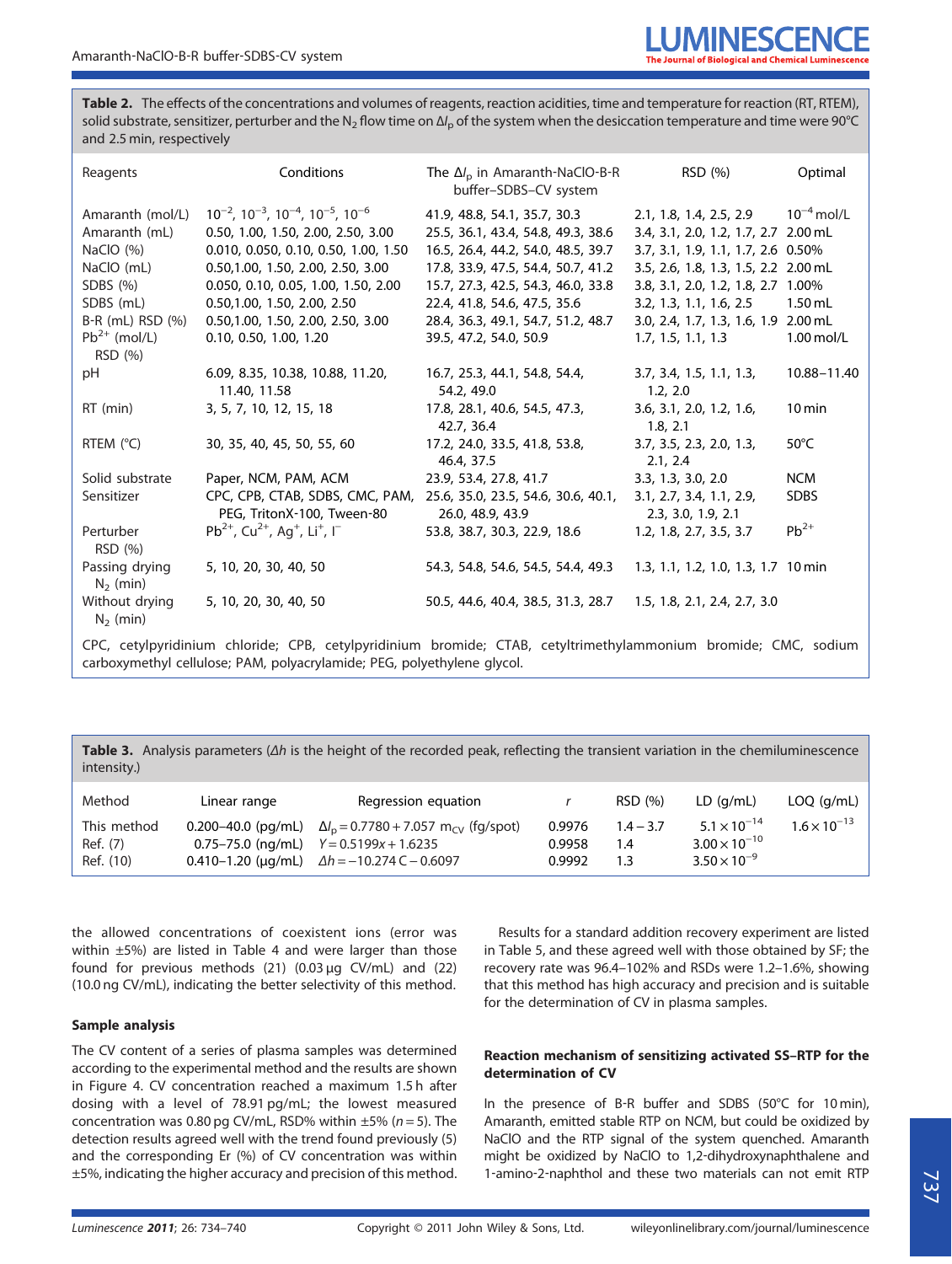| <b>TWOLE</b> $\pi$ . Encer of excipients on the actemnitation of $\epsilon$ ( $n = 0$ ) |                                                  |           |                                                  |                                                  |  |  |
|-----------------------------------------------------------------------------------------|--------------------------------------------------|-----------|--------------------------------------------------|--------------------------------------------------|--|--|
| Coexistent                                                                              | This method                                      |           | Method of ref. (21)                              | Method of ref. (22)                              |  |  |
| materials                                                                               | Concentration of coexistent<br>materials (µg/mL) | Er $(% )$ | Concentration of coexistent<br>materials (µg/mL) | Concentration of coexistent<br>materials (µg/mL) |  |  |
| $\mathsf{K}^+$                                                                          | 800                                              | $-1.4$    | 500                                              |                                                  |  |  |
| $Ca2+$                                                                                  | 800                                              | 1.0       | 100                                              | 500                                              |  |  |
| $Na+$                                                                                   | 800                                              | $-2.4$    | 500                                              | 500                                              |  |  |
| $Mg^{2+}$<br>Pb <sup>2+</sup>                                                           | 800                                              | 1.3       |                                                  | 500                                              |  |  |
|                                                                                         | 450                                              | $-2.2$    | 10                                               | 200                                              |  |  |
| $Zn^{2+}$                                                                               | 800                                              | 1.5       |                                                  | 500                                              |  |  |
| $Ni2+$                                                                                  | 500                                              | $-1.8$    | 50                                               | 200                                              |  |  |
| $Cu2+$                                                                                  | 50                                               | 2.5       | 0.1                                              |                                                  |  |  |
| $Cl^{-}$                                                                                | 800                                              | 2.9       | 500                                              | 500                                              |  |  |
| $\mathsf{Ac}^-$                                                                         | 800                                              | 1.9       | 500                                              |                                                  |  |  |
| HPO <sub>4</sub> <sup>2–</sup>                                                          | 800                                              | $-1.6$    | 500                                              | 500                                              |  |  |
| $SO_4^2$ <sup>-</sup>                                                                   | 800                                              | $-1.7$    | 500                                              | 500                                              |  |  |
| $PO_4^{3-}$                                                                             | 800                                              | $-1.0$    |                                                  | 500                                              |  |  |
| HCO <sub>3</sub>                                                                        | 800                                              | $-1.9$    |                                                  | 500                                              |  |  |
| $CO32-$                                                                                 | 800                                              | $-2.9$    |                                                  | 500                                              |  |  |
| $NO3-$                                                                                  | 100                                              | $-1.4$    |                                                  | 1.0                                              |  |  |
| Protein                                                                                 | 400                                              | $-1.1$    |                                                  |                                                  |  |  |
| Glucose                                                                                 | 300                                              | $-1.7$    |                                                  |                                                  |  |  |
| Fat                                                                                     | 450                                              | 1.0       |                                                  |                                                  |  |  |
| Urea                                                                                    | 500                                              | 2.3       |                                                  |                                                  |  |  |

**Table 4.** Effect of excipients on the determination of  $CV(n-6)$ 



Figure 4. Mean concentration change of CV in plasma of healthy volunteers after 1 mg CV single oral dose; A, CV in plasma; B, corresponding Er (%) of CV concentration;  $n = 5$ ; Time, the time for administration.

signal (23), thus quenching the RTP signal of Amaranth. The reaction is shown in Scheme 1.

If 1000 pg CV was added to the system, NaClO could also oxidize CV and generated chloramine and aromatic ethers (10). The reaction is shown in Scheme 2. The chloramine could further oxidize Amaranth to form naphthalene and 1,2‐naphthoquinone (24), accelerating the RTP signal quenching of the Amaranth‐ NaClO‐B‐R buffer system (Scheme 3).

However, in the presence of SDBS, the RTP signal of the Amaranth‐ NaClO‐B‐R buffer–CV system was intensely quenched (Fig. 1, curve 4,  $\Delta l_{\text{p}}$  = 113.5) when compared with non-SDBS system ( $\Delta l_{\text{p}}$  = 6.5), a 17.5‐fold increase, demonstrating the strong sensitizing effect of SDBS on CV to activate Amaranth oxidization by NaClO.

In the presence of SDBS,  $\lambda_{em}^{max}$  was blue shifted by 11.1 nm, indicating the formation of a new micellar compound, SDBS‐ Amaranth, and this led to quenching of RTP providing further evidence of the sensitizing effect of SDBS. SDBS is similar to sodium dodecyl sulphate;  $Pb^{2+}$  replaced some sodium ions on the surface of the SDBS‐Amaranth micelles and it may increase the probability of intersystem crossing and the population of the triplet state (25).

## Conclusion

Sensitizing activated SS–RTP for the determination of CV has been developed and a reaction mechanism is proposed, based on the large quenching of RTP caused by SDBS, sensitizing CV to

|        | <b>Table 5.</b> Analytical results for carvedilol (CV) $(n=6)$ |         |               |                  |              |              |           |
|--------|----------------------------------------------------------------|---------|---------------|------------------|--------------|--------------|-----------|
| Sample | Present method (pg/mL)                                         | RSDs(%) | Added (pg/mL) | Obtained (pg/mL) | Recovery (%) | $SF$ (pg/mL) | Er $(% )$ |
| A      | 6.54                                                           | 1.3     | 1.0           | 0.983            | 98.3         | 6.68         | $-2.1$    |
| B      | 13.2                                                           | 1.6     | 1.0           | 0.964            | 96.4         | 13.4         | $-1.5$    |
|        | 22.0                                                           | 1.3     | 2.0           | 2.04             | 102          | 21.7         | $+1.4$    |
| D      | 29.5                                                           | 1.2     | 3.0           | 2.98             | 99.3         | 29.8         | $-1.0$    |
|        | 37.6                                                           | 1.3     | 4.0           | 4.00             | 101          | 37.3         | $+0.80$   |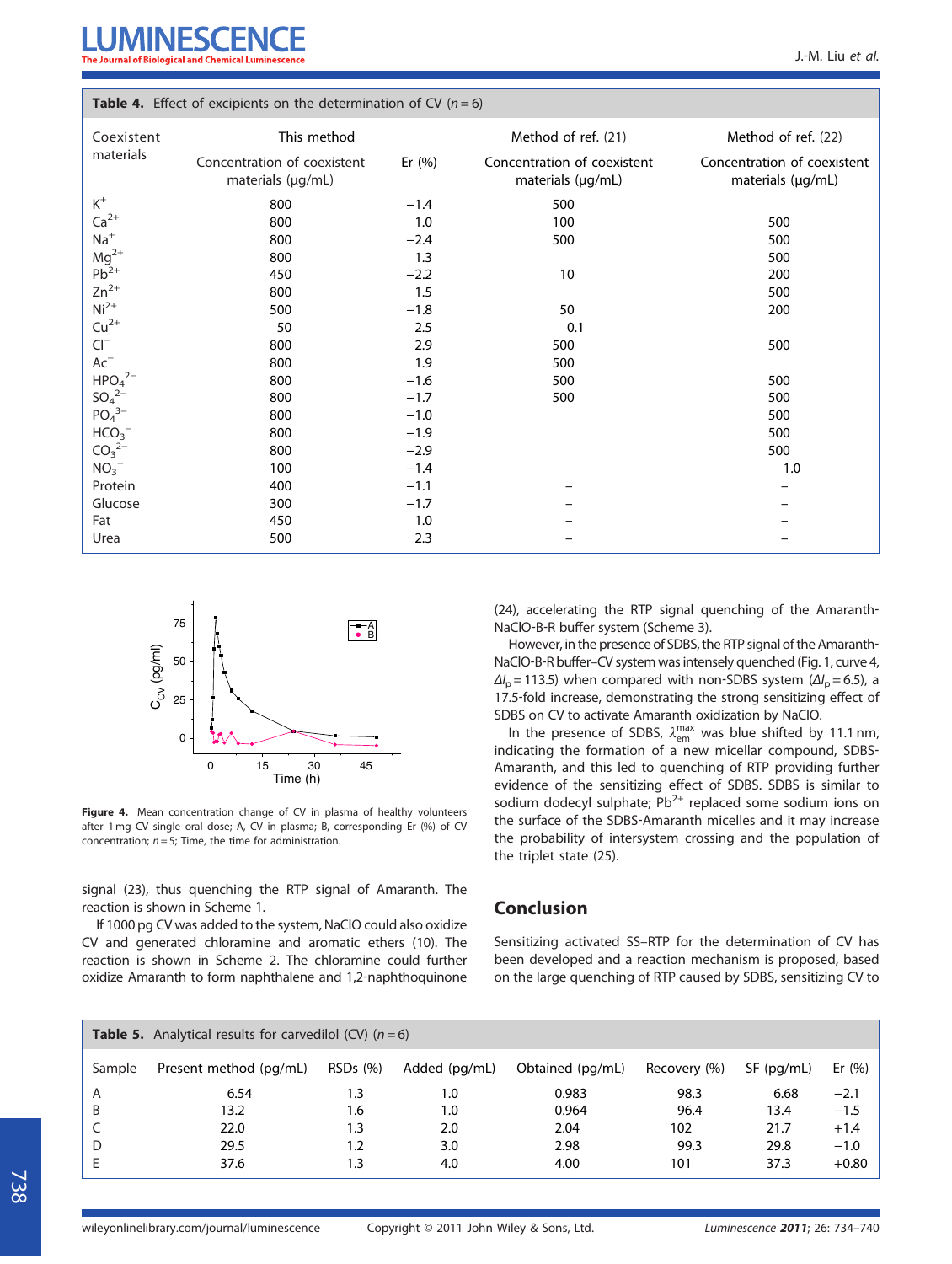



Scheme 1. Redox reaction between Amaranth and NaClO.



Scheme 2. Redox reaction between carvediol (CV) and NaClO.



Scheme 3. Reaction between chloramine and Amaranth.

activate NaClO to oxidize Amaranth. This study has developed a new SS–RTP and CV residue analysis technique, and provided a new method for the detection of doping. It also provides a new way to increase the sensitivity of SS–RTP.

#### Acknowledgements

This project is supported by the Fujian Province Natural Science Foundation (Grant Nos 2010J01053, 2009J1017 and 2008J0313), Fujian Province Education Committee (Grant Nos JK2010035, JA08252, JB08262, JA10203 and JA10277) and the Scientific Research Programme of Zhangzhou Institute of Technology Foundation (Grant Nos ZZY1007, ZZY1009 and ZZY1014). We are also very grateful for valuable advice from the reviewers.

## References

- 1. Packer M, Colicci WS, Sacker‐Bernstein JD. Placebo‐controlled study of the effects of carvedilol in patients with moderate to severe heart failure, the PRECISE trial. Circulation 1996;94(11):2793–9.
- 2. Bristow MR, Gilbert EM, Abraham WT, Adams KF, Fowler MB, Hershberger RE, Kubo SH, Narahara KA, Ingersoll H, Krueger S, Young S, Shusterman N. Carvedilol produces dose-related improvements in left ventricular function and survival in subjects with chronic heart failure. Circulation 1996;94(11):2807–16.